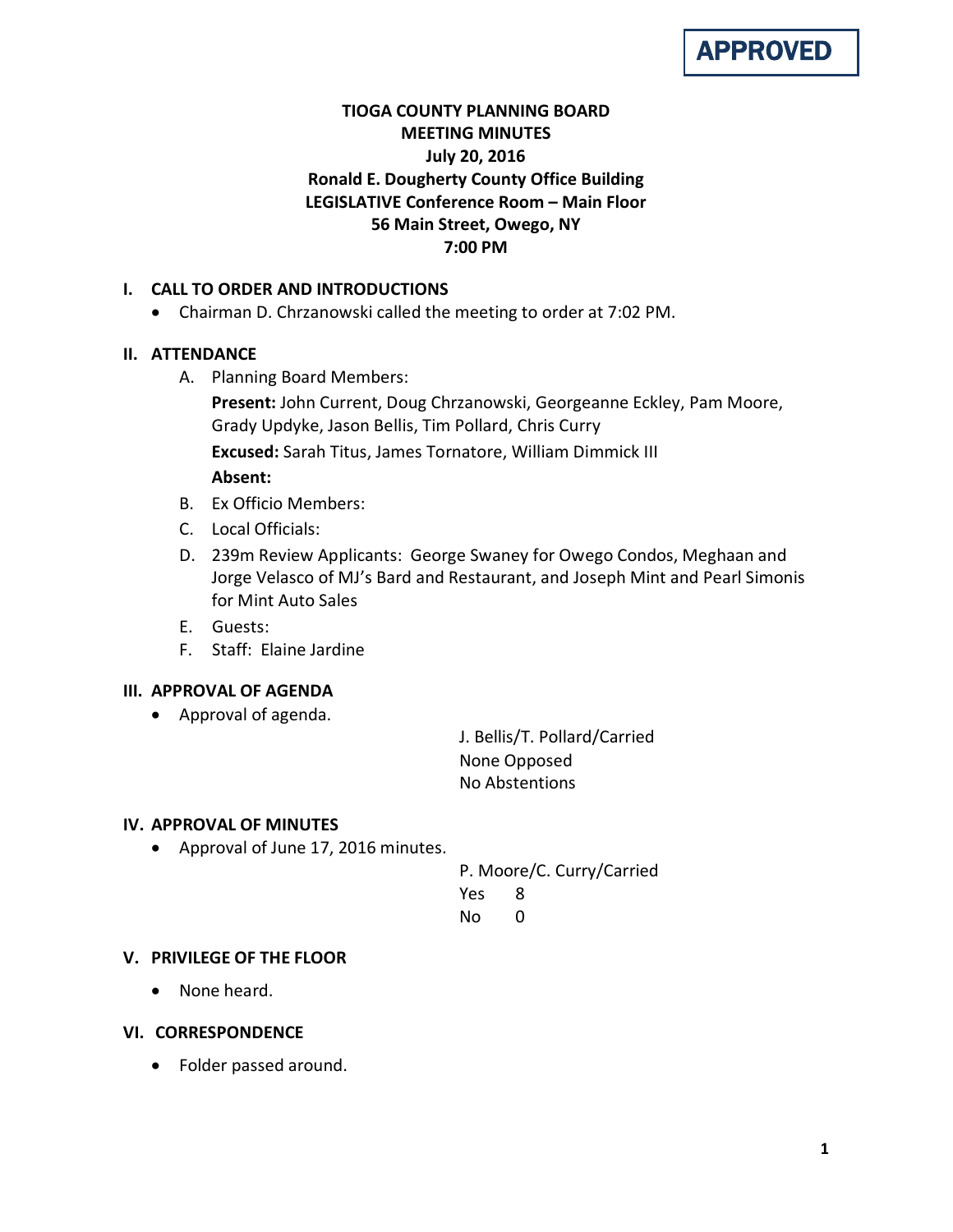

# **VII. NEW BUSINESS**

# **A. 239 Reviews**

# **1. County Case 2016-015: Village of Owego, Site Plan Review, MJ's Bar and Restaurant**

The applicant is requesting site plan review approval to establish and operate MJ's Bar and Restaurant at 596 Fifth Avenue (previously doctor's office and bulk food sales). The applicant will use the existing building, and plans for 1,000 square feet to be used for dining.

Expected hours of operation are Monday – Friday 11AM to 10PM, Friday 11AM to 11PM, Saturday 10AM to 11PM and Sunday 10AM to 10PM. Expected vehicle trips, on average are 3 to 10 cars per hour during the day (before 4PM) and 5 to 15 cars at night (after 4PM). Applicant plans to employ 8 people.

The existing paved area will be used for parking, plus the continued use of the easement area to the east, after negotiation. Lighting will be minimal, consisting of the existing security lighting, two decorative lamps at the front door, and a pole light in the rear to illuminate the deck. The existing pole sign at the front of the property will be used for signage. The sign will be 4'x4' in size and will be externally lit by small solar spotlights.

This bar and restaurant proposal is in compliance with all pertinent aspects of the Village of Owego Zoning Code. It is a somewhat more intense use than has been previously on this property, but the parking lot is large enough; and Fifth Ave is also more than adequate in its service capacity to accommodate the increased traffic.

Staff recommends approval of the site plan review with the condition of review and approval of NYS DOT Region 9 Site Plan Review Committee.

**E. Jardine** – Have you successfully negotiated the easement with the eastern property owner? **A. M. Velasco** – Yes, we have entered into a contract.

**Q. D. Chrzanowski** – Truck loading will be an issue in this small parking lot. Semi-trucks will not be able to fit and turn around. **A. M Velasco** – Deliveries will occur in the early morning when there are no customers parked yet.

**Q. G. Eckley** – Do you live at this property? I see Stephen Riesbeck is the owner. **A. M. Velasco** – Yes, he is my father and we will lease to own.

**Q. D. Chrzanowski** – Are you using the lighting that is there already? **A. M. and J. Velasco** – Yes, the only two new lights will be the decorative lamps at the front door. **D. Chrzanowski** – If you can please point the existing flood lights on the front eaves downwards as they can impact drivers on Fifth Avenue.

**Q. P. Moore** – Is this in the floodplain? **A. E. Jardine** – Yes, but it is an existing building. They have to comply with the Village of Owego Flood Damage Prevention regulations.

**Q. D. Chrzanowski** – The land where the dumpster is soft and moist. You might want to reinforce it somehow so the garbage trucks do not track mud onto Fifth Avenue. **A. M. and J. Velasco** – We will take that into consideration.

#### **Motion to recommend approval of the Site Plan Review:**

| J. Bellis/J. Current/Carried |   |
|------------------------------|---|
| Yes                          | 8 |
| Nο                           | ŋ |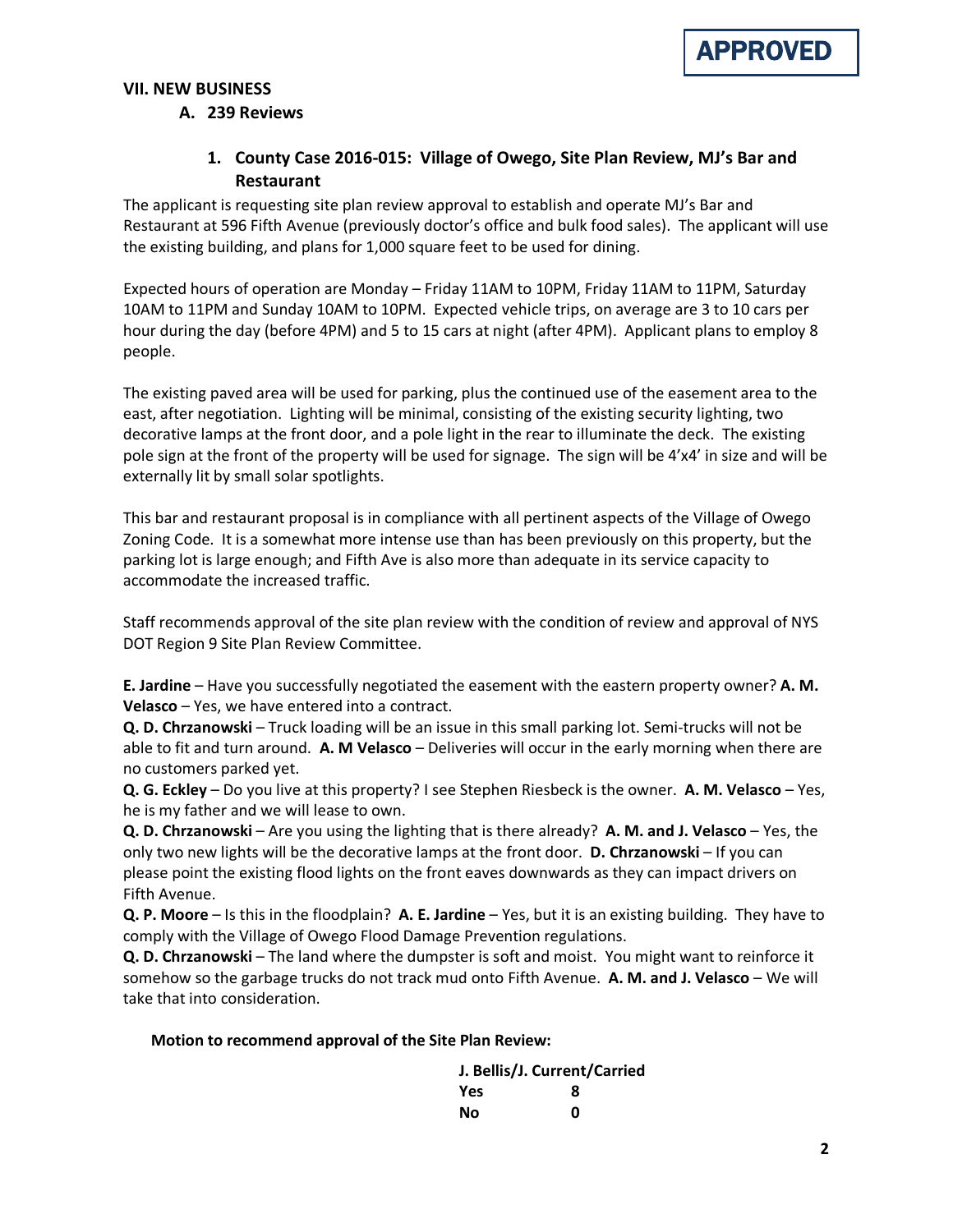

#### **Abstention**

# **2. County Case 2016-016: Village of Owego, Site Plan Review, Tioga Trails Owego Condos**

The applicant is requesting site plan review to establish five apartments, for 1 to 2 residents each, on the second floor of their building at the northeast corner of Lake and Main Streets, Tioga Trails. Access will be from an existing door on Lake Street. Village of Owego Code Enforcement Officer states that an elevator is not needed since applicant is using all private funds to finance the project.

There will be one maintenance person to clean the common hallways and do trash removal. The applicant is relying on nearby off-street municipal parking lots, as well as on-street parking, for residence parking. Applicant anticipates that (all indoor) construction will take 10 months' time from issuance of building permit.

These proposed apartment units are both practical and needed in Owego. Most other similar buildings in the downtown already have upper floor apartments.

Staff recommends approval of the site plan review.

**Q. G. Eckley** – Will there be a problem with the residents parking in the municipal lots and the time limits associated with them? **A. G. Swaney** – No, because we anticipate the residents will be working during the day and their cars will not be parked during the daytime.

**Q. T. Pollard** – Are there fire escapes to the second floor? **A. G. Swaney** – Yes, there are two; one in the middle of the building and one on the Lake Street side.

**Q. P. Moore** – Does the Court Yard have access from the restaurant? **A. G. Swaney** – No this is not a public court yard or sitting area. The air conditioning unit is located there, as well as windows to let in natural sunlight.

#### **Motion to recommend approval of the site plan review:**

| J. Current/J. Bellis/Carried |   |  |
|------------------------------|---|--|
| <b>Yes</b>                   | 8 |  |
| Nο                           | ŋ |  |
| <b>Abstention</b>            | ŋ |  |

# **3. County Case 2016-016: Village of Spencer, Site Plan Review, Mint Auto Sales, Inc.**

The applicant is requesting Site Plan approval to establish and operate a used automobile sales facility on this currently vacant property. The applicant intends to build a 30'x46' structure at 12 feet in height for the facility that will be comprised of office space and two bays for cleaning and reconditioning used vehicles for resale. There will also be a paved area for display cars. When completed, the auto sales facility will comprise half the area of the 1.2 acre property.

Hours of operation are expected to be Monday through Saturday 9AM to 6PM with 2 full-time employees working those hours. There will be a 4'x3' sign located on the east (street) side of the building facing the road. Applicant anticipates approximately 20 trips per day.

The neighborhood is mainly residential and agricultural in nature, plus the Spencer Post Office and a golf course.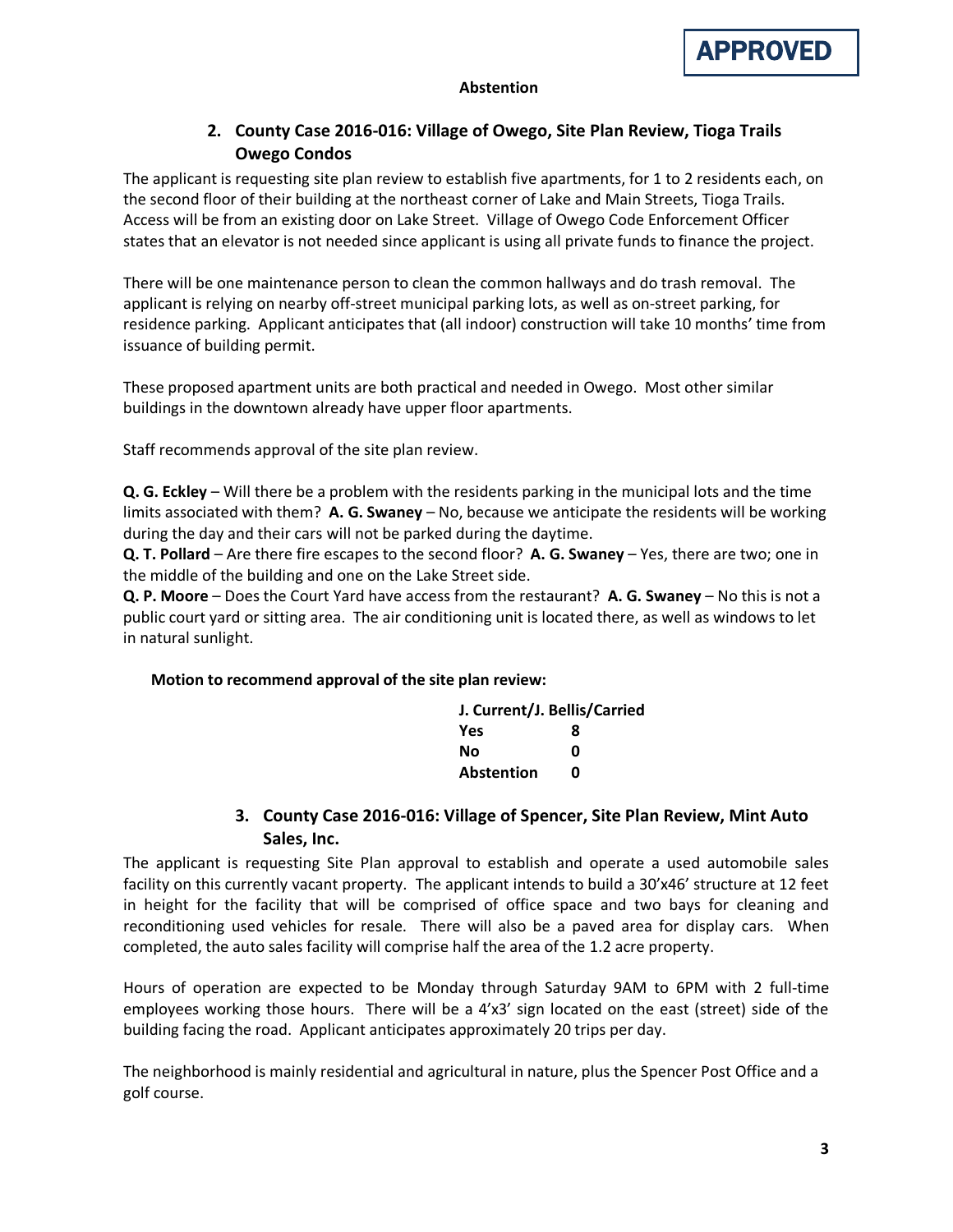

The proposed used auto sales facility will have little to no negative impact on the neighborhood and the community in general. It will be beneficial to have a new business open and operate in the village.

Staff recommends approval of the site plan with the conditions that NYS DOT Region 9 Site Plan Review Committee reviews and approves and that construction is in compliance with the Village of Spencer's Flood Damage Prevention regulations.

**Q. P. Moore** – Is this property within the Dean Creek protection area? **A. E. Jardine** – I have no idea, but one of the conditions for approval is that construction is in compliance with the Village's Flood Damage Prevention regulations.

### **Motion to recommend approval of the site plan review:**

| J. Current/J. Bellis/Carried |   |  |
|------------------------------|---|--|
| Yes                          | 8 |  |
| Nο                           | ŋ |  |
| <b>Abstention</b>            | n |  |

### **VIII. REPORTS**

- A. Local Bits and Pieces
	- 1. Town of Candor J. Bellis
		- No report.
	- **2. Town of Nichols**  P. Moore
		- No report.
	- **3. Town of Berkshire T. Pollard** 
		- Planning Board has submitted three section of the comprehensive plan update to the Town Board. No word back yet.
	- **4. Town of Tioga –** D. Chrzanowski
		- Comprehensive Plan update and the Solar City PV project will come before the TCPB next month.

#### **5. Village of Waverly** – W. Dimmick III

- Not in attendance.
- **6. Village of Owego** G. Eckley
	- No report.
- **7. Town of Newark Valley S. Titus**
	- Not in attendance.
- **8. Village of Newark Valley – J. Tornatore**
	- Not in attendance.